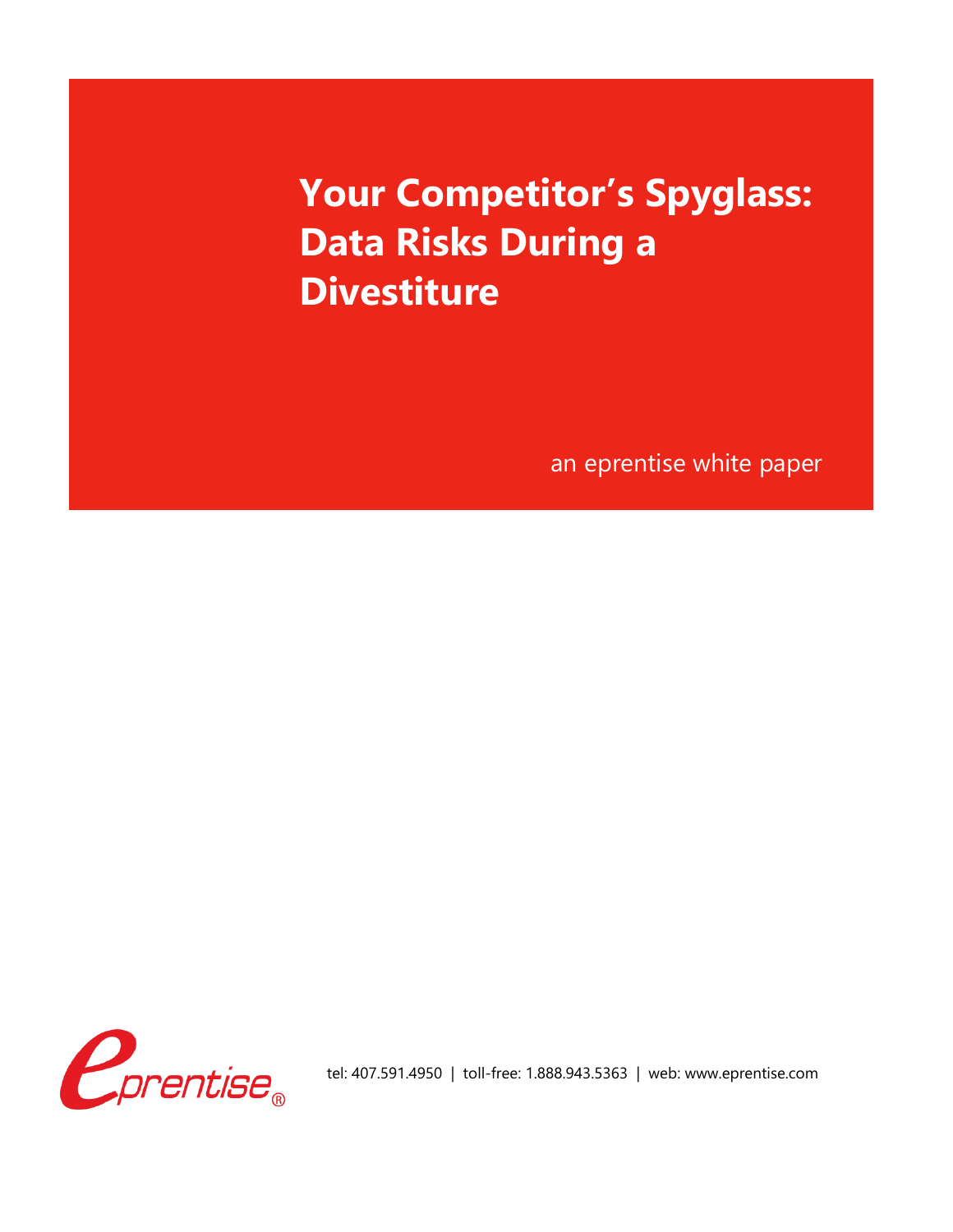Author: Brian Lewis, CPA [www.eprentise.com](http://www.eprentise.com/)

*© 2022 eprentise, LLC. All rights reserved.*

*eprentise, FlexField Express and FlexField are registered trademarks of eprentise, LLC.*

*Oracle is a registered trademark of Oracle Corporation. All other company or product names are used for identification only and may be trademarks of their respective owners.*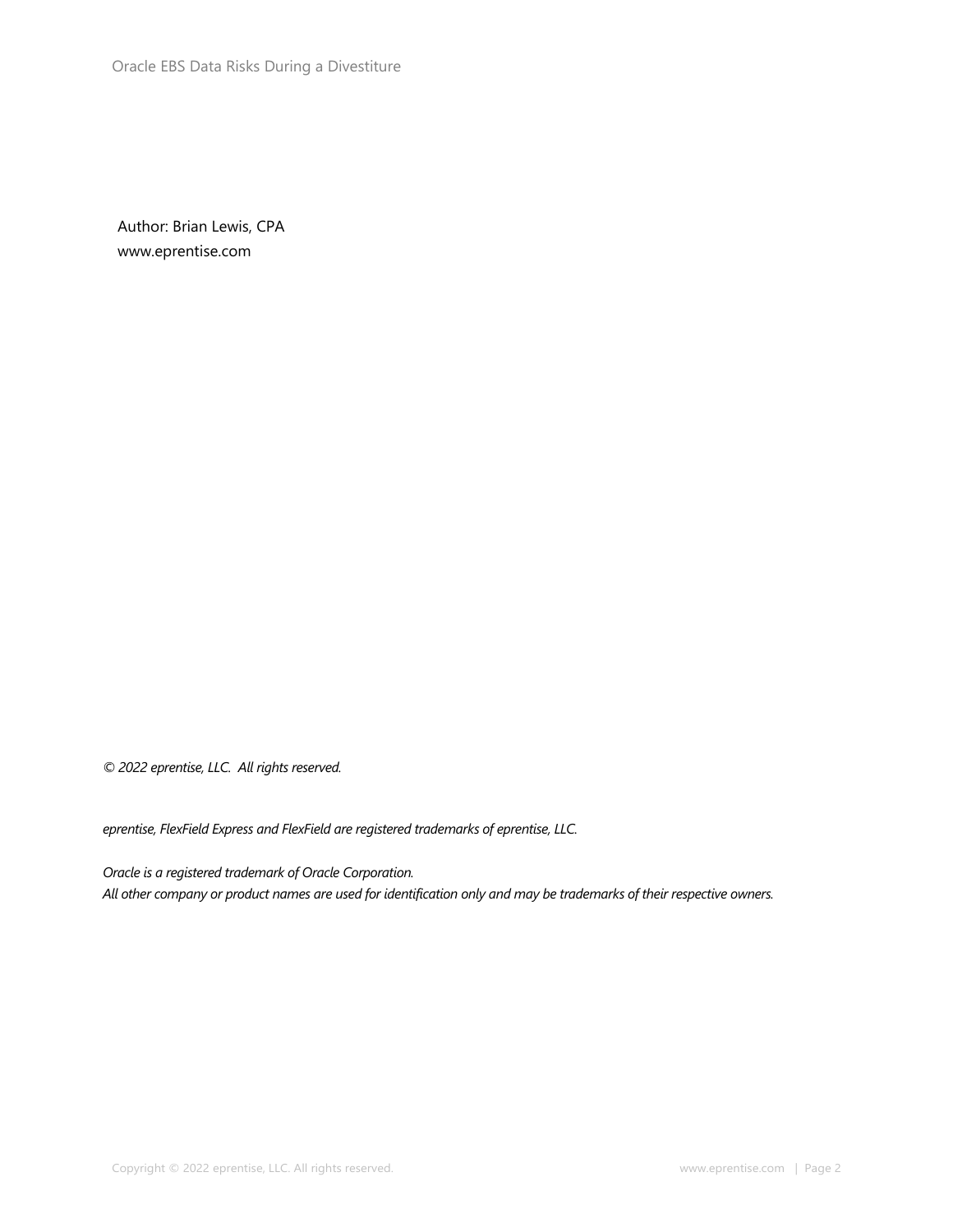Data protection and security protocols have become more robust in the last two decades. This has been driven both by increasing incidents of data breaches – statutorily acts such as the EU General Data Protection Regulation (GDPR), the Gramm-Leach- Bliley Act, Health Information Technology for Economic and Clinical Health (HITEVH) Act, Health Insurance Portability and Accountability Act (HIPAA), and the Fair and Accurate Credit Transactions Act – and by the Payment Card Industry Security Standard, to name just a few drivers. In general, most entities have implemented strong safeguards to ensure that issues such as inadvertently sharing identifying information with third parties and the existence of sensitive data (credit/procurement card numbers, tax IDs, social security numbers, vendor/customer bank account numbers, etc.) for their current and active data are addressed.

Though these measures have become more commonplace, the threat of cybercrime and data breaches is unfortunately still on the rise. [Cybesecurity Ventures,](https://cybersecurityventures.com/cybercrime-damage-costs-10-trillion-by-2025/) a cybercrime magazine, estimates that cybercrime will cost approximately \$10.5 trillion per year on average by 2025, up from \$6 trillion in 2021. **[IBM](https://www.ibm.com/security/data-breach)** estimates the average cost of a data breach for a company is \$4.24 million per incident. This figure covers detection, containment, revenue loss and equipment damage, but there are also unspecified irreversible losses to the company's reputation and goodwill. Even more worrisome during merger, acquisition, or divestiture activity is loss of intellectual property, the impact of operational disruption, and the costs of regulatory compliance. The below figure from **Deloitte** illustrates typical points in the M&A lifecycle that are dependent on data transfer, putting the involved companies at increased risk of cybersecurity threats:



These threats are more likely to arise when a company has legacy or inactive ERP data. Prior to the enhanced security protocols of the last two decades, it was common practice to put sensitive data into an ERP system's unsecured fields, such as memo and descriptive fields, or in otherwise re-purposed fields. As a result, much legacy data does not meet privacy and security standards. This risk can be managed without having the expense of a hygienic data purge when the legacy data is buttressed by access controls. The biggest risk is when a third party is given access to or possession of either a portion or clone of an existing ERP instance. This most commonly occurs in divestiture or partial divestiture situations.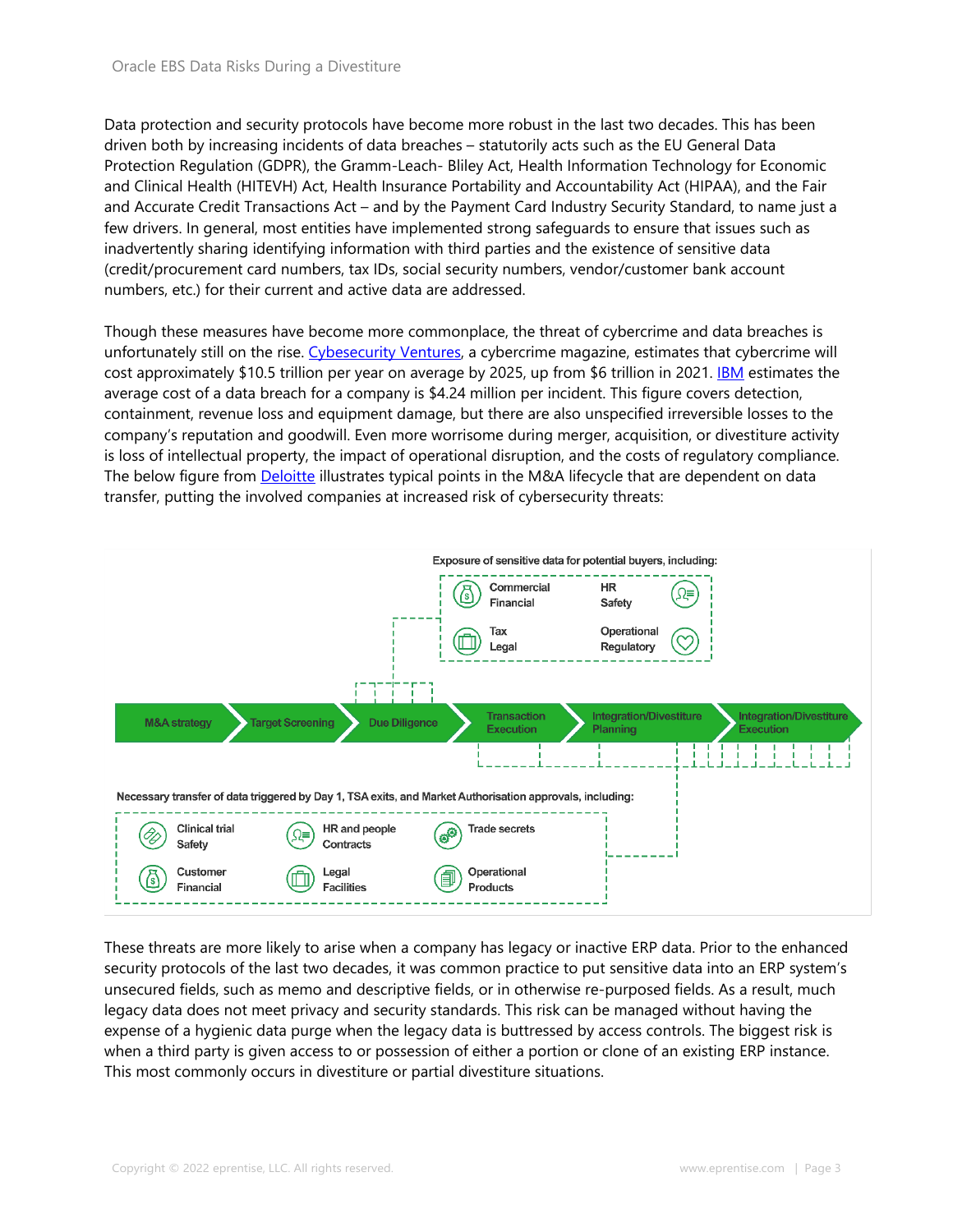In fact, it's been speculated that undergoing complicated large-scale business changes (like a divestiture, an acquisition or a merger) opens an enterprise up as an easier target for a security breach because of infrastructure changes and limited resource allocation. This is an especially vulnerable time because if a parent company creating a clone for their acquired company still retains the data of a (now sold) child company and suffers a theft or data breach, not only do they have the downfall of their own reputation, but they could be liable for damages to the child for the compromise (or vice versa), compounding the threat if that company in question is flipped again and purchased by another entity. If they have data belonging to the parent company, they are at risk if any of the companies has a breach that involves the parent company's data. As companies are repeatedly bought and sold, a data breach can be very costly for both the acquirer (parent) and the acquired (child) company. Over time, the original source of the data is not clear, and the breach can have untold impacts and ever-increasing costs. The bottom line is that all parties will bear the burden, monetary expense of remediation, and opportunity cost of a damaged reputation.

There has been an uptick in the handling of divestiture and acquisitions by cloning the instance in question, masking the data and handing it off as part of the sale – but there are inherent risks for both the buyer and the seller when using a clone or masking solution for a divestiture. Companies who are creating a clone for their acquired company still have data belonging to the child company, and therefore, they would not only have the reputation of their own customers, but they will likely have to pay the child company compensation for breach of their data. The reality is that an experienced hacker can undertake an unmasking initiative, access that data by finding related data, or querying at the data base level, and open vulnerabilities for both an internal and external data breach.

With the exceptional dangers involved, it begs the question: why have these processes become commonplace? The seller risks inadvertently sharing trade-secrets or competitive advantage via sensitive information left in the database, and the buyer undertakes the complication of carrying the masked data that it does not own in their system, causing delays and increasing infrastructure costs (i.e. a larger footprint, additional license fees, added expense to manually segregate the data for reporting or compliance, etc.). This risk cannot be understated. A single inadvertent unauthorized disclosure of private customer or vendor information could result in large penalties, sometimes into the millions of dollars. If the clone instance is provided to a competitor in a partial divestiture, added to this risk is the possibility of damage resulting from inadvertent disclosure of the non-divested business' proprietary strategic information, such as vendor and customer credit lines, discounts, customer and vendor contractual details, etc.

Finally, to magnify these risks, the threat of litigation losses respective of inappropriate data disclosure can dwarf the costs of other risks.

So what is an appropriate risk management strategy to adopt during a divestiture? An entity has three choices: minimize the risk, accept the risk, or ignore the risk.

# *Minimizing the Risk:*

This strategy involves a variety of steps, including non-disclosure agreements with third-parties, contractual obligation, and other due diligence around the risks. However, the ideal way to minimize the risk is to purge old/legacy non-divestiture related data from the clone instance provided to the divested or acquired entity.

### *Accepting the Risk:*

Accepting the risk can be an effective risk mitigation strategy. However, to accept the risk, entity management must have a relatively accurate estimate of the risky data exposure accompanied by a whatcould-go-wrong quantification of the potential risk respective losses.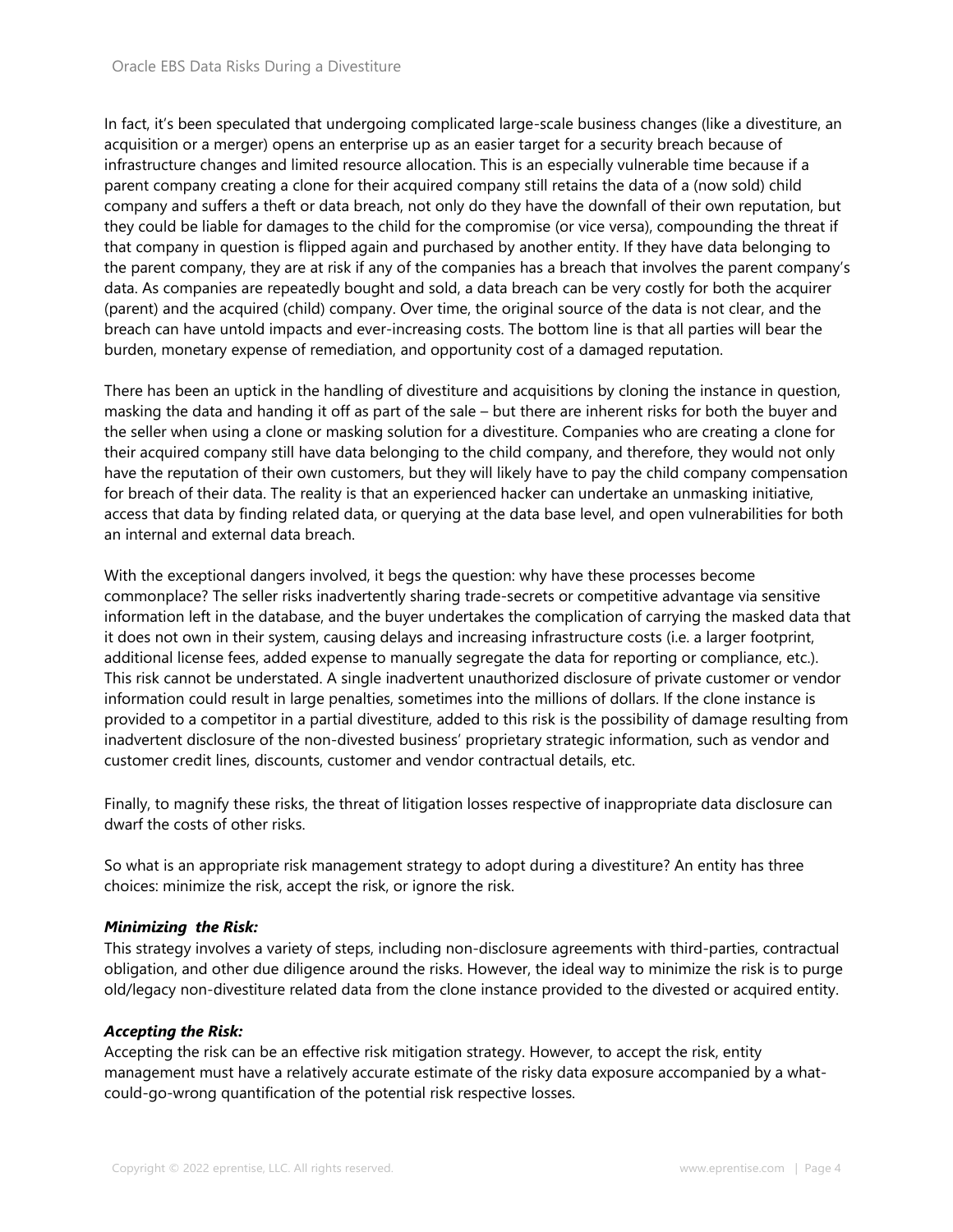Barring a means to quantify the risks associated with the divested clone instance's legacy and nondivested entity related data, entity management is not accepting the risk. Instead, by default, entity management has chosen the riskiest approach – Ignoring the Risk.

## *Ignoring the Risk:*

If an entity's management cannot be provided with a reasonable estimate of quantified risks associated with the divested clone instance's legacy and non-divested entity related data, then barring minimizing the risk by purging unrelated and legacy ERP information, management has chosen to ignore the risks. This is the worst possible strategy, because it leaves the entity open to the risk of being deemed negligent, which can significantly exacerbate litigation, business and other risks

In conclusion, during the rapid transition of a divestiture, it is critical to ensure that due attention is given to the risk of legacy, inactive, and unrelated to the divestiture ERP data. The best strategies are to either minimize or accept the risk and avoid the unacceptable act of ignoring the risk.